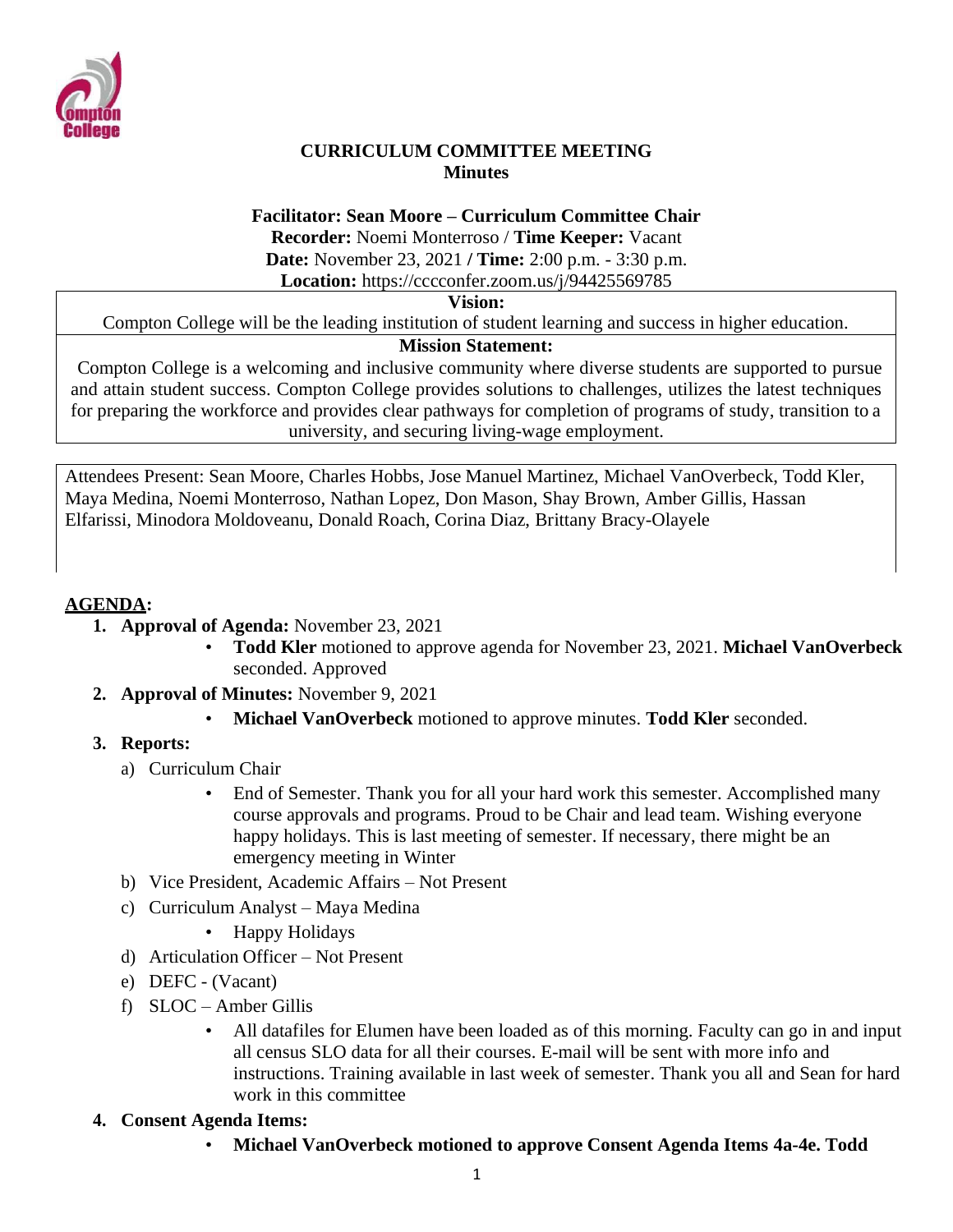## **Kler seconded. Approved**

- a) *2-Year CTE Course Review - No Proposed Changes*: CDEV 107 Infant/Toddler Development;CIS 190 - Introduction to Cloud Computing; and COSM 125 - Cosmetology Applications.
- b) *6-Year Standard Course Review - No Proposed Changes*: DANC 101 Dance Appreciation; GEOG 105 - World Regional Geography; GEOG 105H - Honors World Regional Geography; GEOG 107 - Geography of California; and HIST 122H - Honors United States Social History: Cultural Pluralismin America.
- *c) CSU/IGETC Articulation Review: DANC 101 - Dance Appreciation; GEOG 105 - World Regional Geography; GEOG 105H - Honors World Regional Geography; GEOG 107 - Geography of California; HIST 122H - Honors United States Social History: Cultural Pluralism in America*

d) *Distance Education*: CDEV 107 - Infant/Toddler Development; CIS 190 - Introduction to Cloud Computing; DANC 101 - Dance Appreciation; GEOG 105 - World Regional Geography; GEOG 105H - Honors World Regional Geography; GEOG 107 - Geography of California; HIST 122H - Honors United States Social History: Cultural Pluralism in America.

e) *Distance Education- EFOMA*: COSM 125 - Cosmetology Applications

# **5. Action Items:**

- a) *Second Read - New Program*: ESL Level 2 Certificate of Completion.
	- **Shay Brown** motioned to approve Action Item 5a. **Todd Kler** seconded. Approved
- b) *First and Second Read:* CNET Course Inactivation revision to Basic Course Information to include a Division Date and check boxes for justification rationales.
	- This was introduced in a previous meeting and it is to maintain transparency in the course inactivation process. One faculty member can't inactivate a course without reviewing with all members in division. Everyone can be included in the decision-making process. This will help support course inactivation throughout the process by adding a justification and division revision/approval date. This will be sent to Academic Senate for approval
	- **Todd Kler** motioned to approve Action Item 5a. **Michael VanOverbeck** seconded. Approved.
- **6. Discussion Items:** Attended the COR Task Force on 11-16-21 and discussed making revisions to the COR that will include DEI components. The next COR Review with a DEI Lens is scheduled for 11- 30-21 from 3:00 p.m. – 4:00 p.m. Review recommendations with the team.
	- Dr. Minodora Moldoveanu provided presentation regarding having all faculty review their own COR with a Diversity, Equity, and Inclusion (DEI) Lens
		- Fields in COR that warrant revision with DEI lens
			- Number of units. Keep it as low as possible. Goal is to get students to complete their goal at the college with minimum units.
			- Review pre- and co- requisites
			- Course Content & Objectives: Explicitly include culturally responsive and antiracist content in course topics and objectives. Improve student critical thinking skills and have discussions with people from different view. Examine what is in the course and what is left out that should be included
			- Assignments. Provide assignments that allow students to bring their own experiences. Include variety of assessment methods